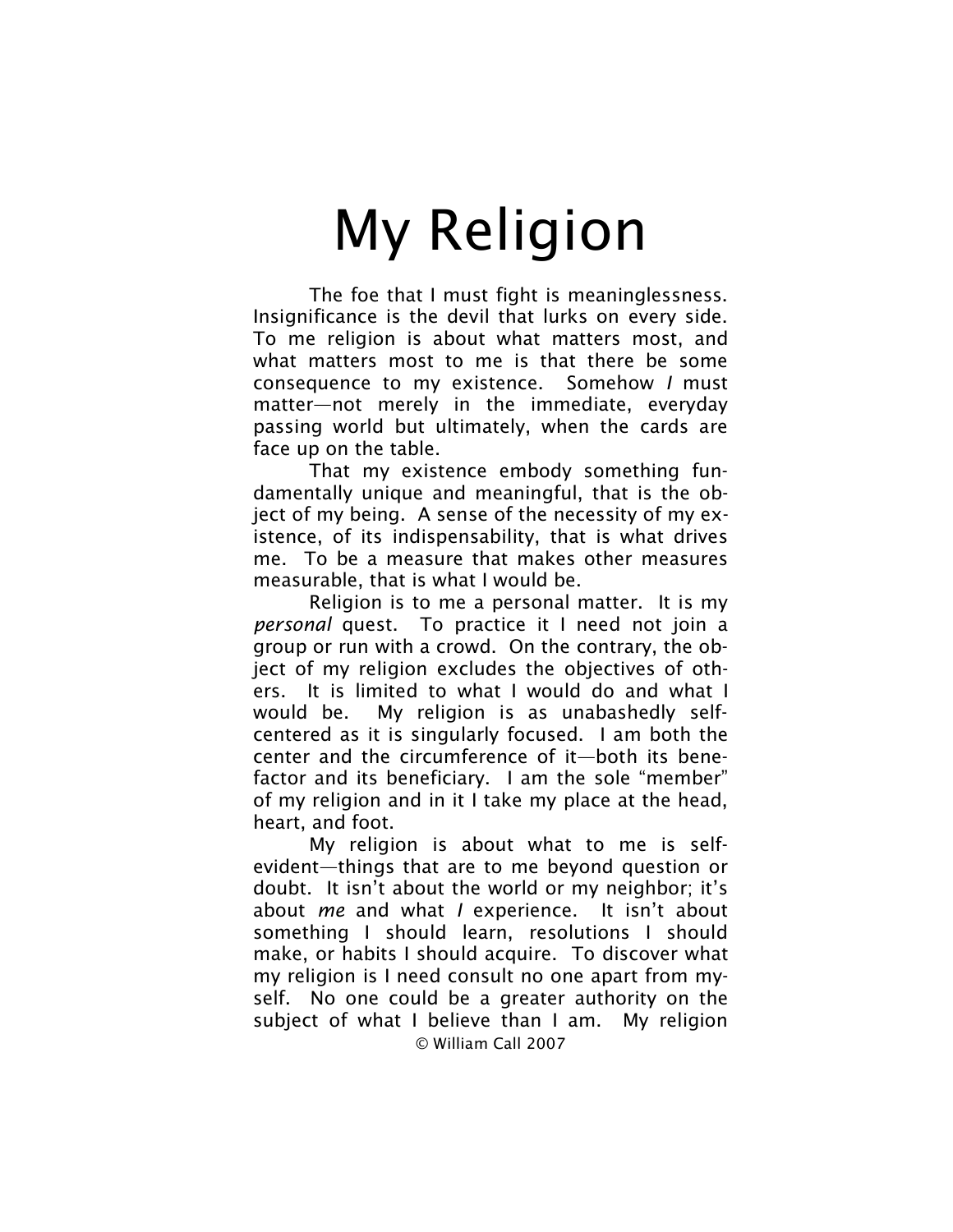isn't comprised of a catalogue of beliefs that I could put to memory or recite from a catechism. It is rather about what I sense to be essential—what to me is fundamental—at the core of existence.

Religion, as I define it, is by its very nature singular to the person who holds it. I believe it impossible for two people to have the same religion. What makes people different likewise makes the object of their religion different. I think that people who belong to sects or churches not only gloss over but grossly underestimate their individual differences. To me the important thing is not that people believe the same but rather that what they hold to be true be something that is singularly beneficial and real to them personally. In my opinion, most people find themselves in the unfortunate circumstance of advocating beliefs they neither fully understand nor to which they fully subscribe. The result is that what they claim their religion to be and that toward which they principally direct themselves are not the same. Religion to them is therefore secondary. They give it a dutiful nod, all the while devoting themselves to things that never quite coincide with what their declared beliefs say they "really ought to be doing."

As I look at religion historically I see two categories of belief that have been most visible and have stood at the head of Western culture for the past 2000 years. These are monotheism and science. The first of these is, of course, a religion to which the vast majority of people in the West and Middle East give their allegiance. The second is what I regard as a highly persuasive and highly influential philosophy. My study of history tells me that in the Western world the original monotheists were men of Hebrew origins who probably began their work over 3000 years ago. I understand that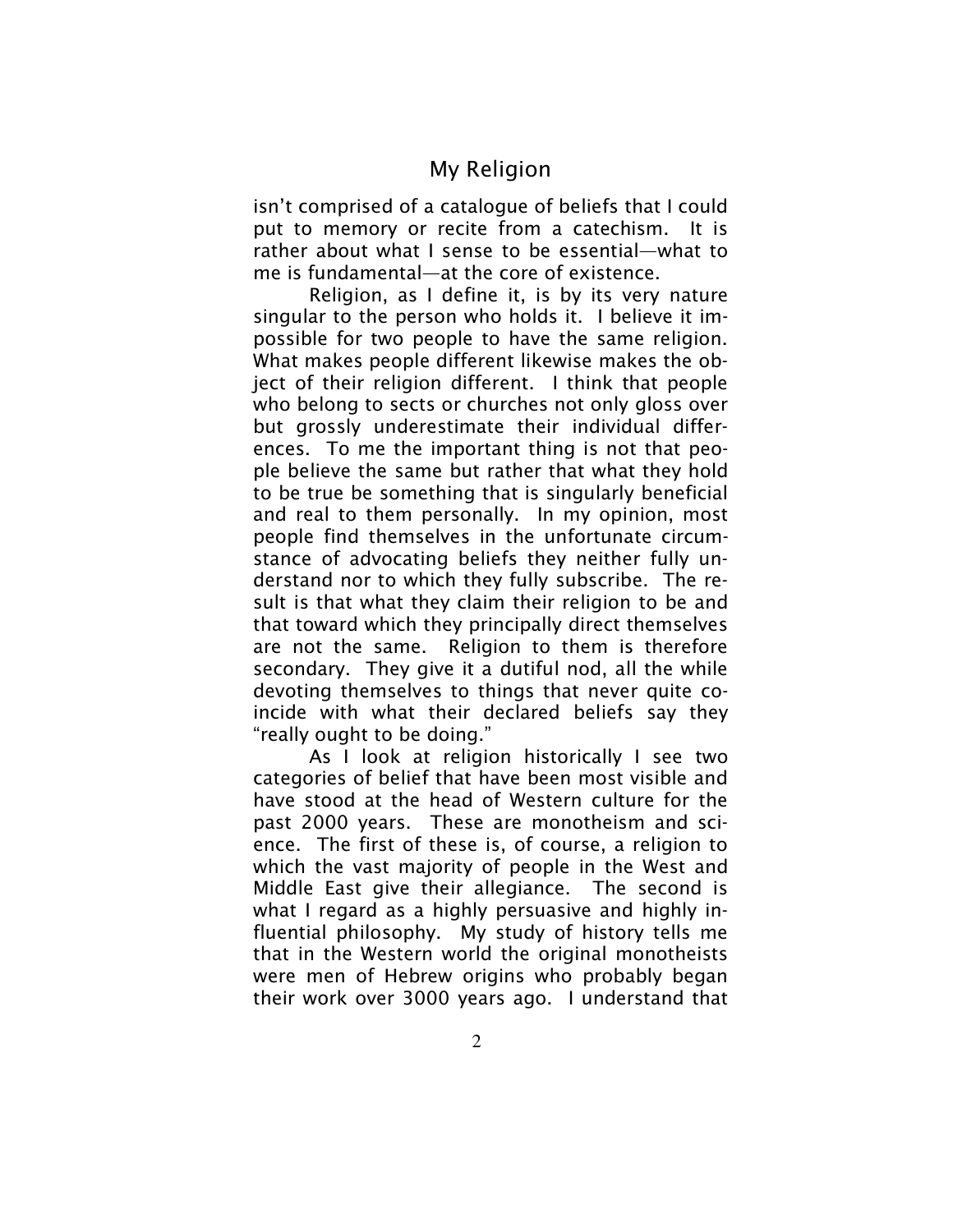from those first beginnings come the three principal Western religions: Judaism, Christianity, and Islam. I also understand that science or "natural philosophy" had its origins in ancient Greece about 2500 years ago. I see in the culture of which I am apart attitudes saturated with and derived from science. Science-based technology is a part of just about everything I do.

My understanding is that about four hundred years ago science began to challenge the Christian religion, and in Europe and America a tug of war went on between these two. They fought it out to see which one would prevail. I understand that about 1900 science began declaring itself the winner. The Christians never openly capitulated, but science was at the time the predominant cultural force. Then, my study tells me, fifty or sixty years later science began to lose ground. Although it had permeated virtually every form of human discipline and activity, by the 1960s the claim that science was a wholly objective discipline began to be questioned. By about 1980 the mid-century doctrines of the logical positivists (that science alone can arrive at truth and that religious beliefs and metaphysical theories are nothing more than wishfully thinking) were no longer widely entertained. It was not that something novel had arisen in either religion or philosophy but rather that science's exclusive claim to knowledge had been found by people within its own camp to simply not be the case.

Their finding, as I understand it, was the opposite. Science is not only not the exclusive determiner of truth; it is not capable of arriving at certain or universal knowledge at all. Instead, its determinations are always in flux. What is held to be scientifically true today will not be tomorrow. Just as Newtonian deterministic physics has been sup-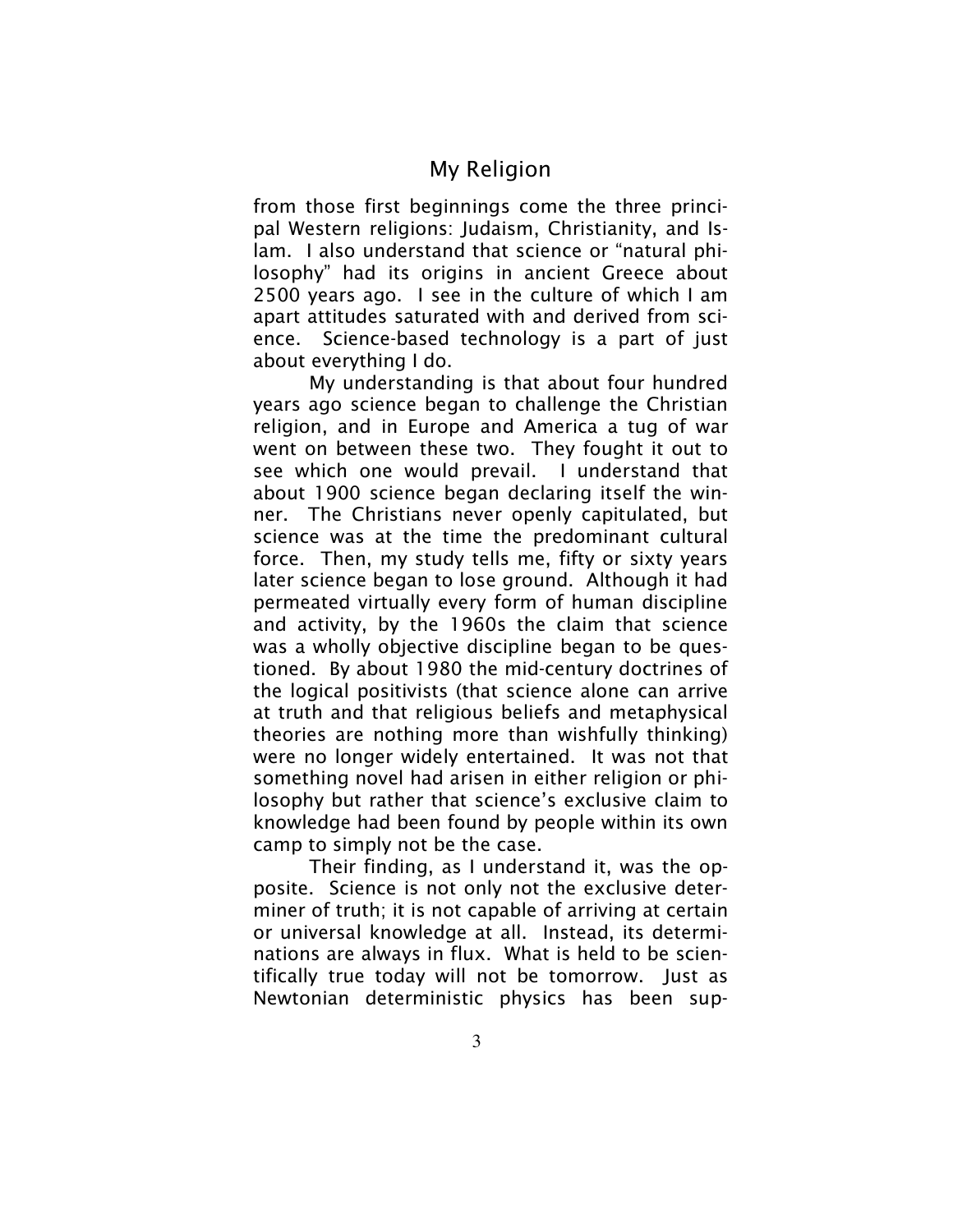planted by Einstein's relativity, so too will Einstein's theories someday be "superceded" by something else. As I understand science, it is inherently innovative, and it's fascination lies in its ability to lay down the old and take up the new. Significant new scientific discoveries, in literally every aspect of human activity, have resulted in technological advance. And so, I conclude, that science's main role has been to change the way people do things and the way they think about the everyday natural world. It has not, in my view, had a significant impact on the way people regard the fundamentals of existence or what they believe is ultimately most important.

I also understand that over the last five hundred years monotheism has suffered a series of critical setbacks. The Christian church has had to give up much of its influence regarding belief to science and most of its political authority to democracy. The exclusive dominion of the Roman Catholic Church as the final determiner of matters of faith came to an end with the rise of Protestantism in the 1500s. The political power of the Christian churches, both Protestant and Catholic, has been supplanted by democratic, secular governments. As in the case of science the singular failure of the church has been its inability to establish itself as the sole possessor of knowledge. While a few believers may make that claim today, my experience tells me that the vast majority of people would disagree. It's not that they wish to throw their monotheistic religion overboard, but despite their ostensible allegiance to tradition they are not about to acknowledge that any one religious leader or any one religious sect is the exclusive determiner of universal truth.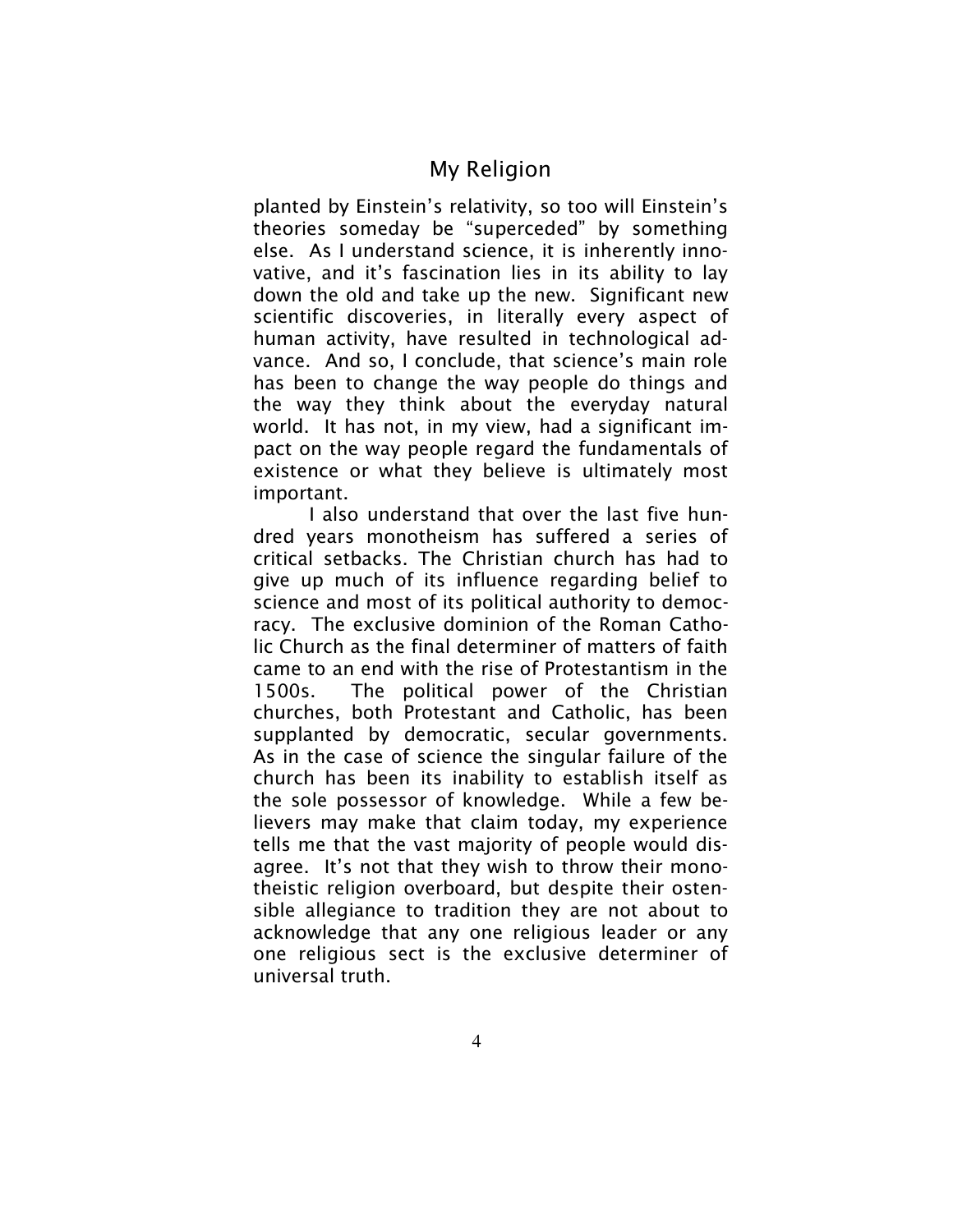My study of monotheistic religion indicates that it, like science, is speculative. I am aware of many contradictory statements concerning it that have been made over the centuries. I see these statements as canceling each other out, and to me their mutual incongruity puts the idea of monotheistic religion into question. A word that in my opinion is singularly descriptive of monotheism is *division*. From the three principal branches of the religion have come literally thousands of differing factions and from within each faction myriads of beliefs and dissenting voices. No one that I know of claims that this divisiveness is the work of an omnipotent entity in which resides the power of the universe. The blame is instead placed squarely on human shoulders. No one thinks that a caring father who "loves the world" would establish a system of belief that is characterized by discord, dissention, and disagreement. Nonetheless, the division and infighting are there. They can't be ignored, and they cast a cloud over the modern remnants of the religion.

In my experience, when it comes to knowing something that won't be questioned by someone else, people who have nothing to turn to but science and monotheism are significantly handicapped. When people today ask themselves what they know for sure beyond any question or doubt something that can't be disputed or challenged—it seems to me they're hard pressed for answers. When it comes to *real* knowledge people are left to question what it is and where they should go to find it.

In my way of thinking, the reason both science and monotheistic religion fail in their attempts to produce knowledge is that they both start from the premise that truth lies outside of or apart from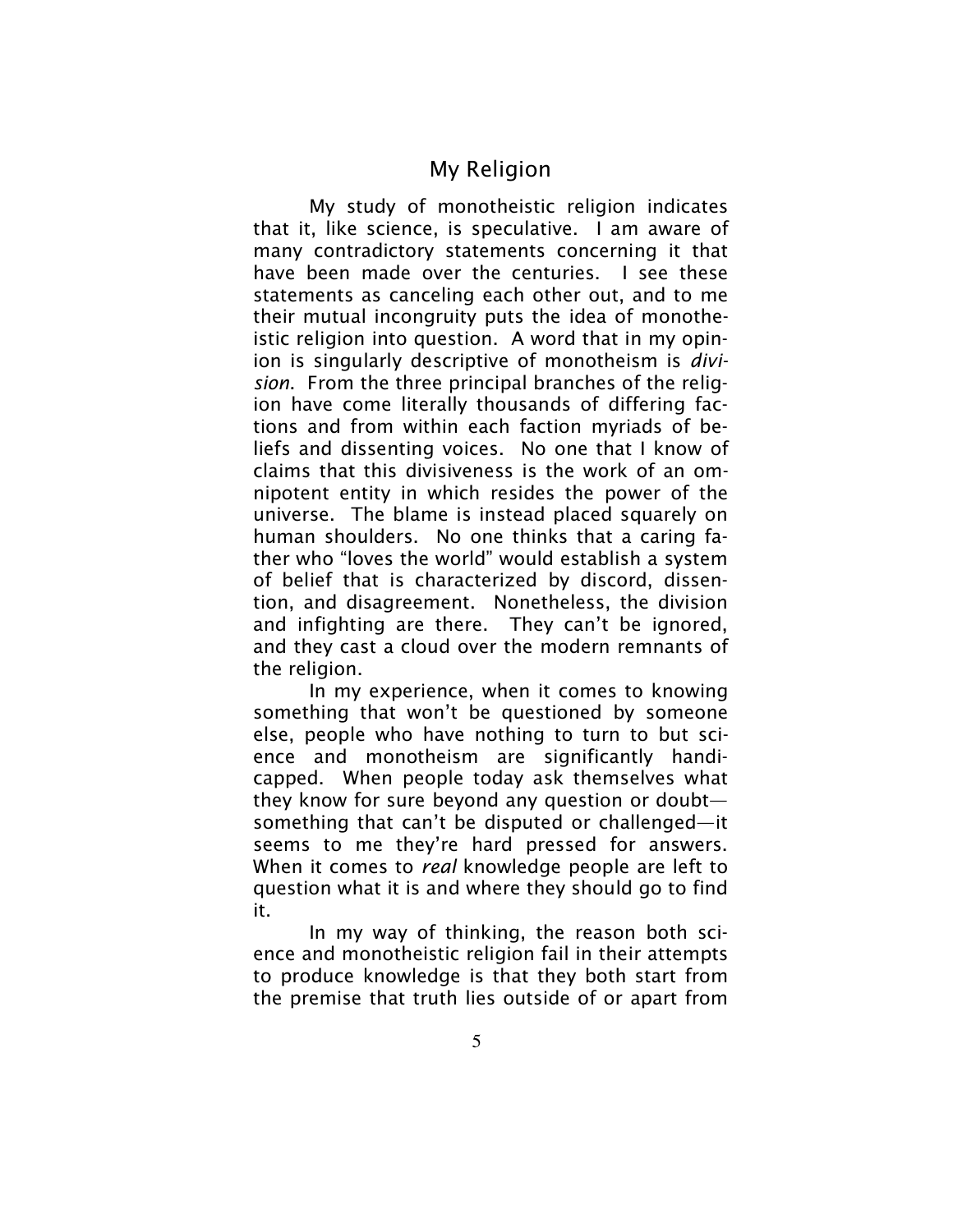the individual person. My understanding is that both scientific and monotheistic inquirers believe that to arrive at truth people have to know something that is outside of them. Both scientists and monotheists believe there is nothing inherent that is significant in itself inside a person's mind. Only by observing what is in the world (physical science) or by receiving what is revealed by a Supreme Being (monotheistic religion) is it possible for anybody to know anything that matters.

Despite what I understand concerning the doctrines of science and monotheism, some introspection tells me that the *only* thing I really know for sure is what *I* personally experience. I don't question my personal experiences. I know the thoughts I think and what I see, hear, feel, taste, and smell. I'm not concerned with whether what I experience matches up with something in the world or with what "God" says. If I see the sky as blue and others claim it's turquoise, let them make their claim. The color of the sky is constantly changing, and who can demonstrate that one opinion of its color is any more authoritative than another? People only know what *they* experience. Therefore, as I see it, what matters *is* what people experience. If I see blue while someone else sees turquoise, fine. The differences people experience are not negatives but are rather what distinguishes one person from another. For me, knowledge is not about what the world is or what God says; it is about what a person experiences.

I realize that equating knowledge with personal experience is a radical departure from the doctrines of both science and monotheism and may therefore seem strange or out of place to the person steeped in those doctrines. A new perspective of knowledge takes time to get used to. It took me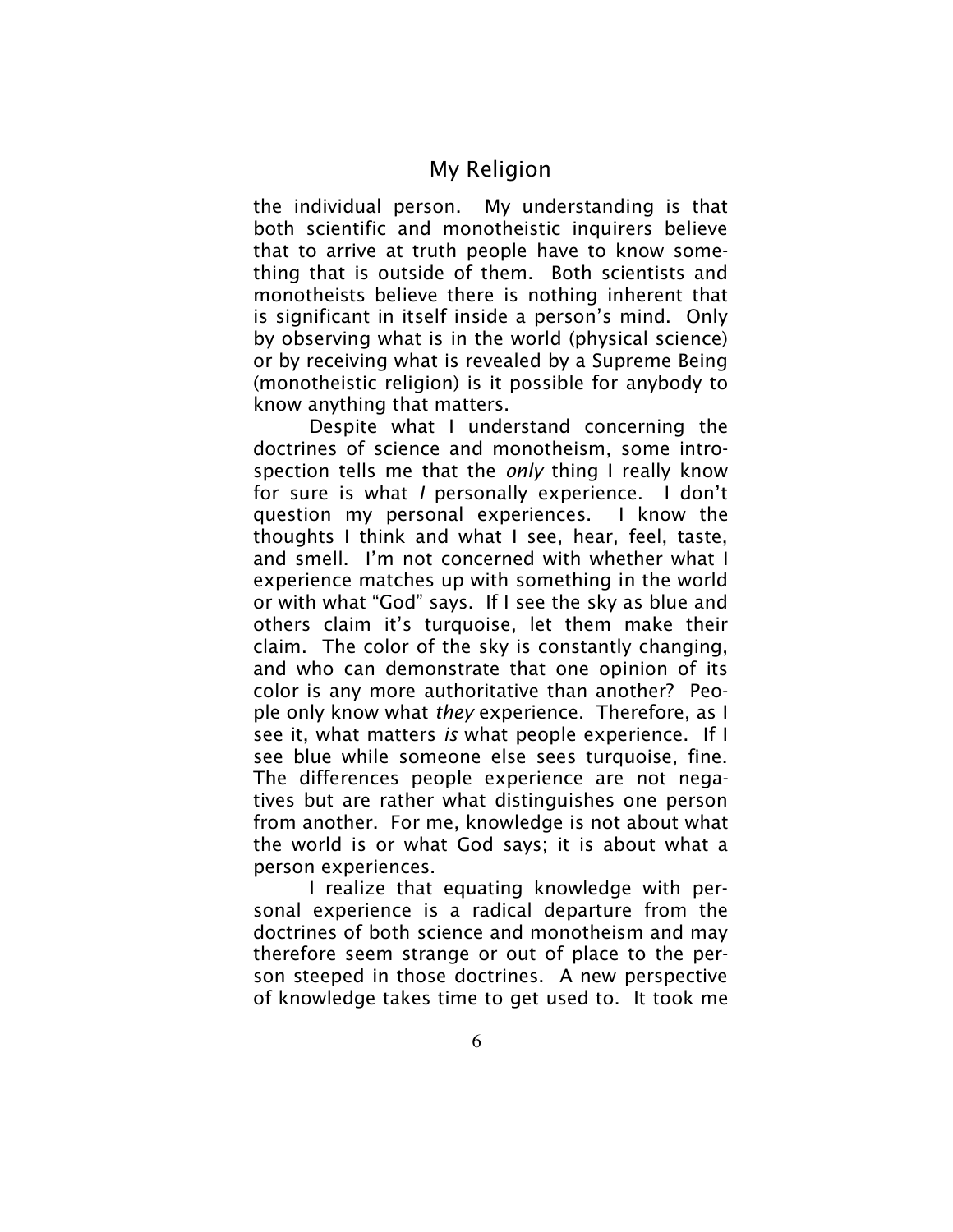several years to come to the conclusion that the only knowledge is personal knowledge, and after I arrived at it, it took still longer to get past the habit of thinking that what I experience has to equate with something apart from me.

When it comes to questions about our personal origins, who and what we are, I believe that personal knowledge has much of significance to tell us. First of all, definitions regarding tangibility and intangibility are in my view much clearer and simpler when seen from a personal experience perspective. Contrarily, when tangible things are explained in terms of physical structure, the explanation ends in an infinite regress of components that are ever smaller, more remote, and increasingly more difficult to observe and identify. Further, because the question of some essential "stuff" that forms the basis of tangibility is one that is beyond the realm of science to unequivocally answer, knowledge from a scientific perspective as to what tangible things are is unattainable.

In contrast to what to me are abstruse, indeterminate explanations that science offers, the definition of tangibility provided by personal experience is, I think, refreshingly straightforward: tangible things are things I experience with my senses. Why is my worktable tangible? because I can feel it with my fingers, see it with my eyes, lean on it with my elbows, and so on. Tangibility, then, has its basis in sensory experience.

Intangible things, on the other hand, like thoughts and feelings, are things I can't experience with my senses. I know they are "there" because they are part of my experience, but I can't see, hear, touch, taste, or smell them.

When I stand in the pasture near my home in the early hours of the morning, my experience is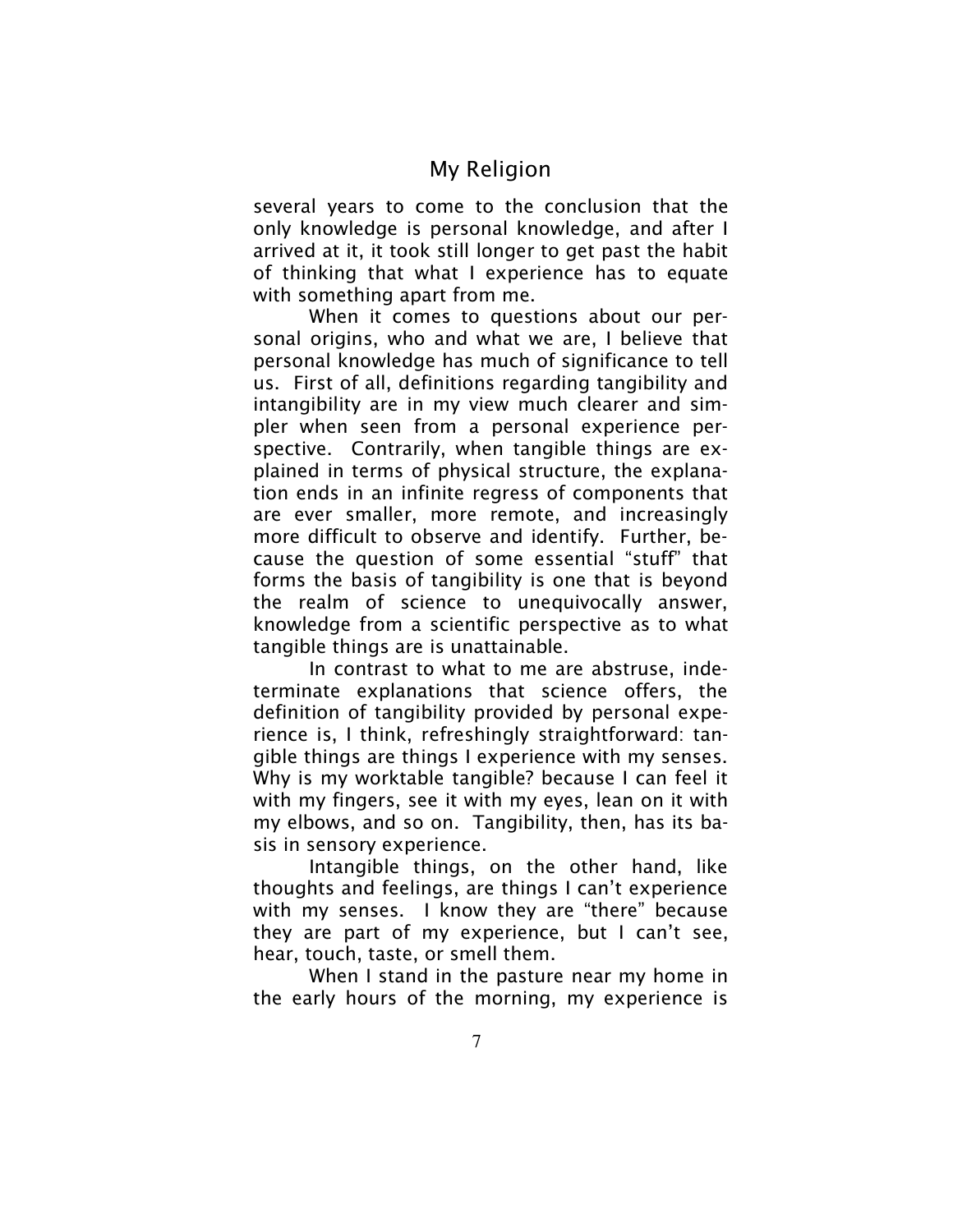memorable. A sea of grass lies before me. The leaves rock slowly in the breeze. The stocks reach high above my knees, and my boots are wet with early morning dew. The brisk morning air reddens my nose and nips my cheeks. Soon I see the sun creeping up the far side of the mountains, and then as it rises above them, it covers the valley with its rays of warmth and light. These are tangible experiences. My senses make them vivid, acute, and exhilarating.

Later when I'm alone in my room I picture images in my mind and relive those former moments. In my mind I see the acres of grass, in my mind I feel the briskness of the air, and in my mind I see the sun above the mountains. Now the vividness has subsided. The images are less pronounced, somewhat vague and dreamlike. And too they are more pliable. I can turn them this way and that, remove them from their context, reconfigure them, remix them, and make them into something new. These are intangible experiences. They include the thoughts I think, the emotions I feel, and the images I picture in my mind.

This simple difference between the tangible and the intangible is a central feature of my religion. Also fundamental to it are change and constancy. The stimulus I receive from my senses is ongoing. During my waking hours my senses are continuously sending "data" to my mind. My attention is constantly moving from one image, thought, or feeling to another. My experience of both the tangible and the intangible is a continuous stream. My consciousness is an unceasing flow. As an experiment I try to intentionally stop this constant change. I try to think about one thing only and to keep my attention from turning to subsequent thoughts, images, or feelings. I find it is impossi-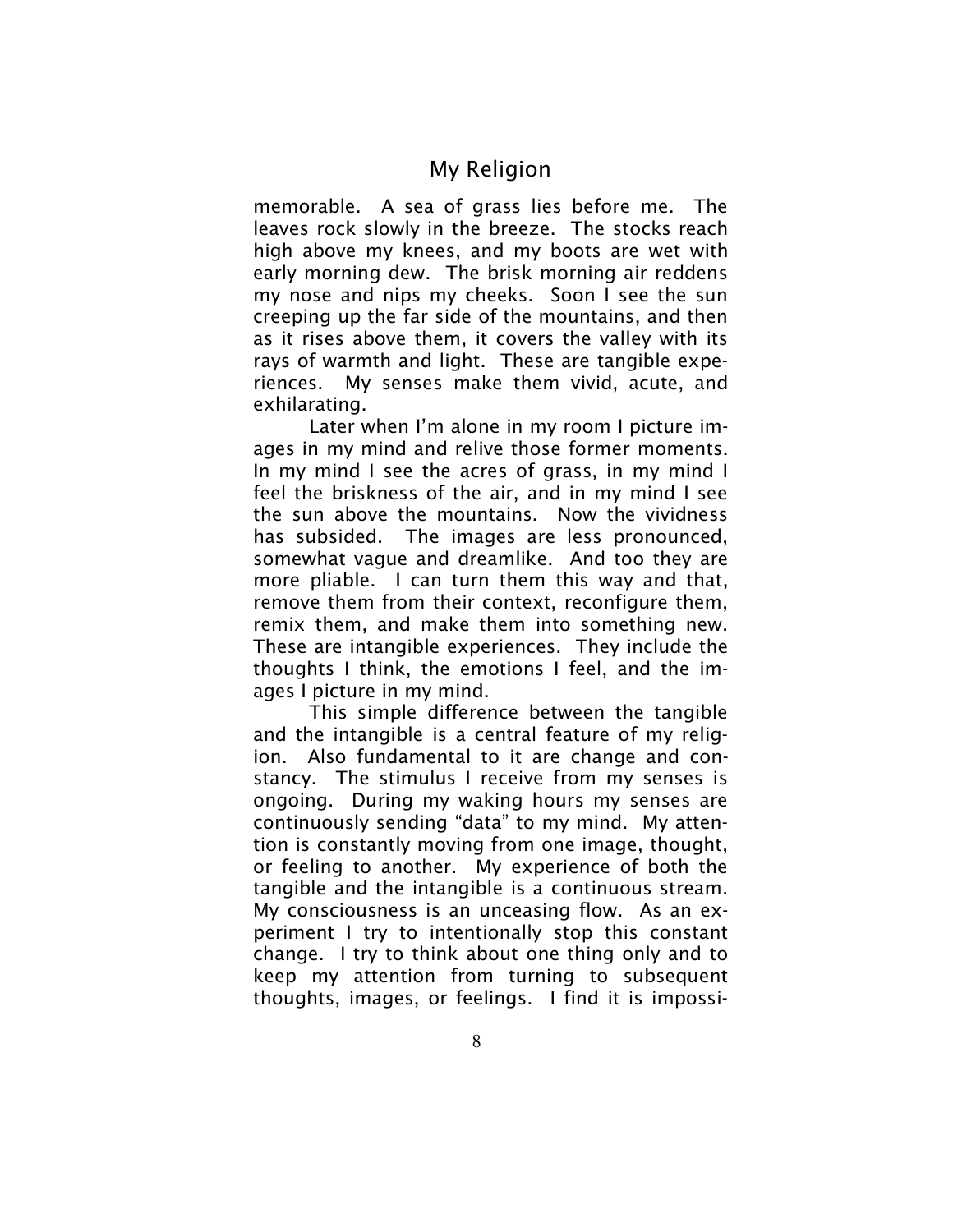ble. I can think about the same subject for an extended time, but my attention is constantly shifting from one thing (related or not) to another.

Pitted against this continuous change is an inherent power within me to differentiate (to recognize differences). Within me is the ability to distinguish in a seemingly infinite number of ways. The determination of size, shape, color, and vertical, horizontal, and depth dimensions are examples of my distinguishing capabilities. When I put my mind to cataloguing the many differentiations I can make, I'm literally amazed at both their variety and number. In visual aspects they include no end of forms and patterns; in sounds they encompass a seemingly infinite variety of articulations, pitches, inflections, and timbres; in touch a great variety of textures; and in taste and smell a seemingly endless array of savors and aromas.

I note that my ability to determine differences is constant. Unlike my senses, it isn't dependent on the condition of my tangible body. As I grow older my sensory abilities change, but my capacity to differentiate doesn't. At an older age I can't see as well, but my ability to differentiate is as acute as ever.

Among my abilities to differentiate is my ability to distinguish between what is tangible and what is intangible and to realize that while tangible things are subject to change, intangibles remain constant. I find it fascinating that though a blind man can't see anything, he is still *able* to see! His state of blindness is always temporary. It's only because his visual organs fail to function properly that he doesn't see. He *always* has the *ability* to see. That ability is intangible and doesn't change.

I understand that a mechanical apparatus such as a camera can focus light in ways similar to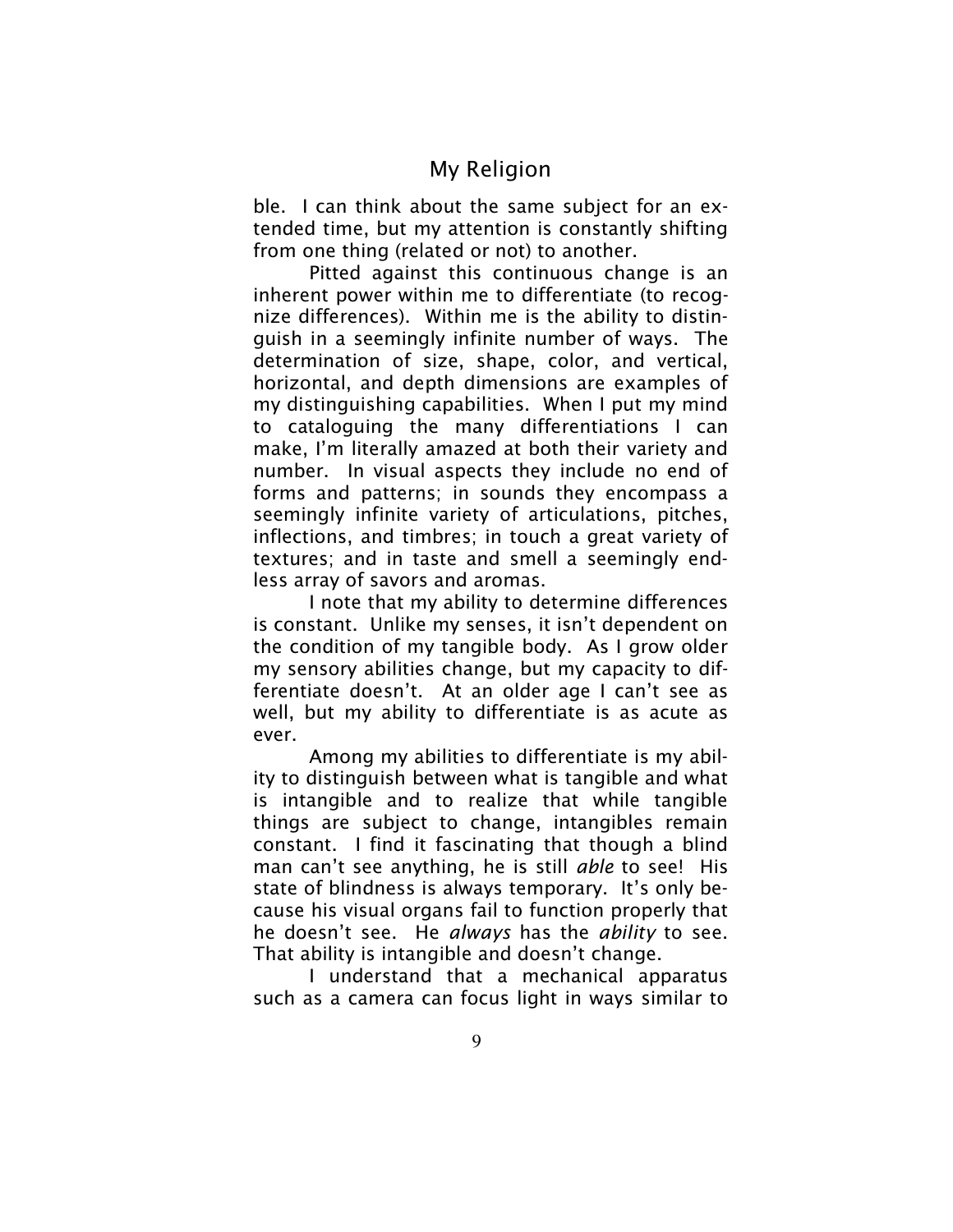the eye, that data can be transferred through electronic circuits just as it can through the optic nerves, and that a computer can format the data into a useable form as can the brain. But I realize that in addition to these mechanical processes something else is necessary for a person to *see*. The *act* of seeing is something different than the tangible process of focusing, transferring, and formatting. The act of seeing is something *intangible*. It is an ability that can be neither explained nor understood in tangible terms. My ability to see isn't dependent on the condition of my eyes, optic nerves, or brain. I can *always* see, but if my tangible organs related to sight fail to function properly there will be nothing "there" for me to see.

To me this distinction between tangible processes and the intangible act of experiencing is fundamental. It is nonetheless a distinction that few seem to make or acknowledge. For example, most people seem to gloss over the difference between the tangible process of *making* a sound and the intangible experience of *hearing* a sound. When a tree falls in the forest, when no living creature with hearing capabilities is present, is a sound or a sound wave the result? Most people seem to neither ask nor answer this question. Because they don't realize that their ability to hear is an intangible and unchanging ability, they don't make a distinction between the *process* of making a sound and the *act* of hearing one.

Further, my experience tells me that most people tend to focus on tangible processes as opposed to the act of experiencing itself. Because their attention is directed toward tangible things that change, their attention is directed toward change only. They are not aware of anything that is constant. They therefore assume that there is noth-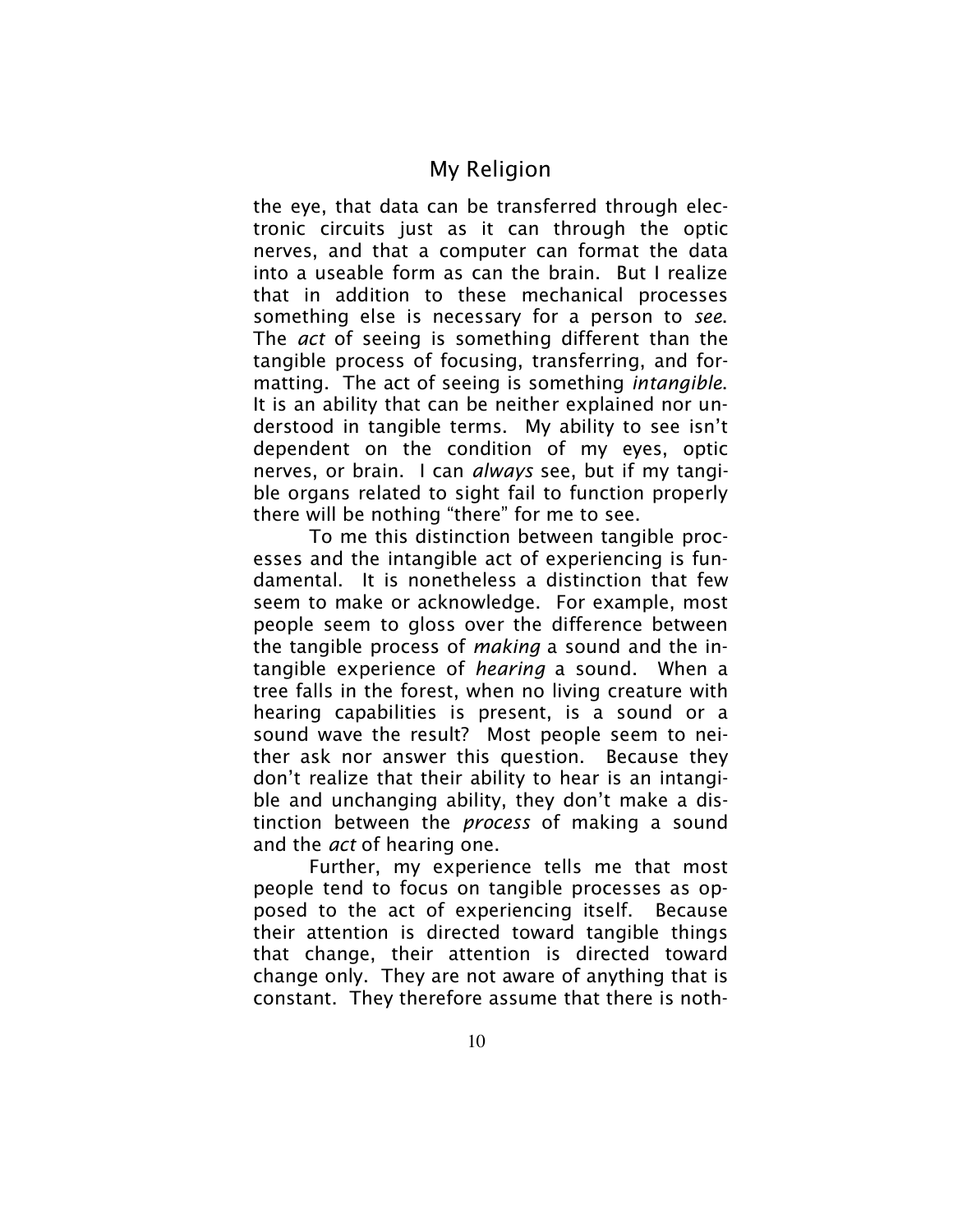ing in them that is constant. It doesn't occur to them that their ability to experience is something that doesn't change. They don't think of themselves as in *any way* unchangeable. To them *everything,* including their own selves, is subject to change. *Nothing* is constant.

Nothing, that is, except "God." Why do they believe in an all-powerful unchanging entity? because everything they are aware of is changing and therefore fleeting and vain. "All this will pass away," they say to themselves. "But obviously *everything* can't pass away, because if it did there wouldn't be anything at all. Unchanging omnipotence is the constant upon which all else depends, and from that unchanging power *must* come the changing world. Without a constant the change we experience would have no basis."

My experience tells me that this is the conclusion that people reach and that they reach it because they fail to acknowledge a *fundamental* ability. They fail to acknowledge that within *themselves* is a constant: the ability to experience. By failing to acknowledge that the intangible act of experiencing on the one hand and tangible processes on the other are different, they fail to realize that something in *them* is constant*.* That single realization, if they could reach it, would change their entire view of who and what they are. They would realize that they are *not* entirely fleeting and that there *is* something within them that will *never* pass away!

I've never known anyone who seems to realize that experience lies at the heart of *everything* and that *everything* is dependent on it. I read about how people are in awe of the magnificence and vastness of the universe. They marvel at the great expanse that encompasses them and shrink at the thought of how miniscule and insignificant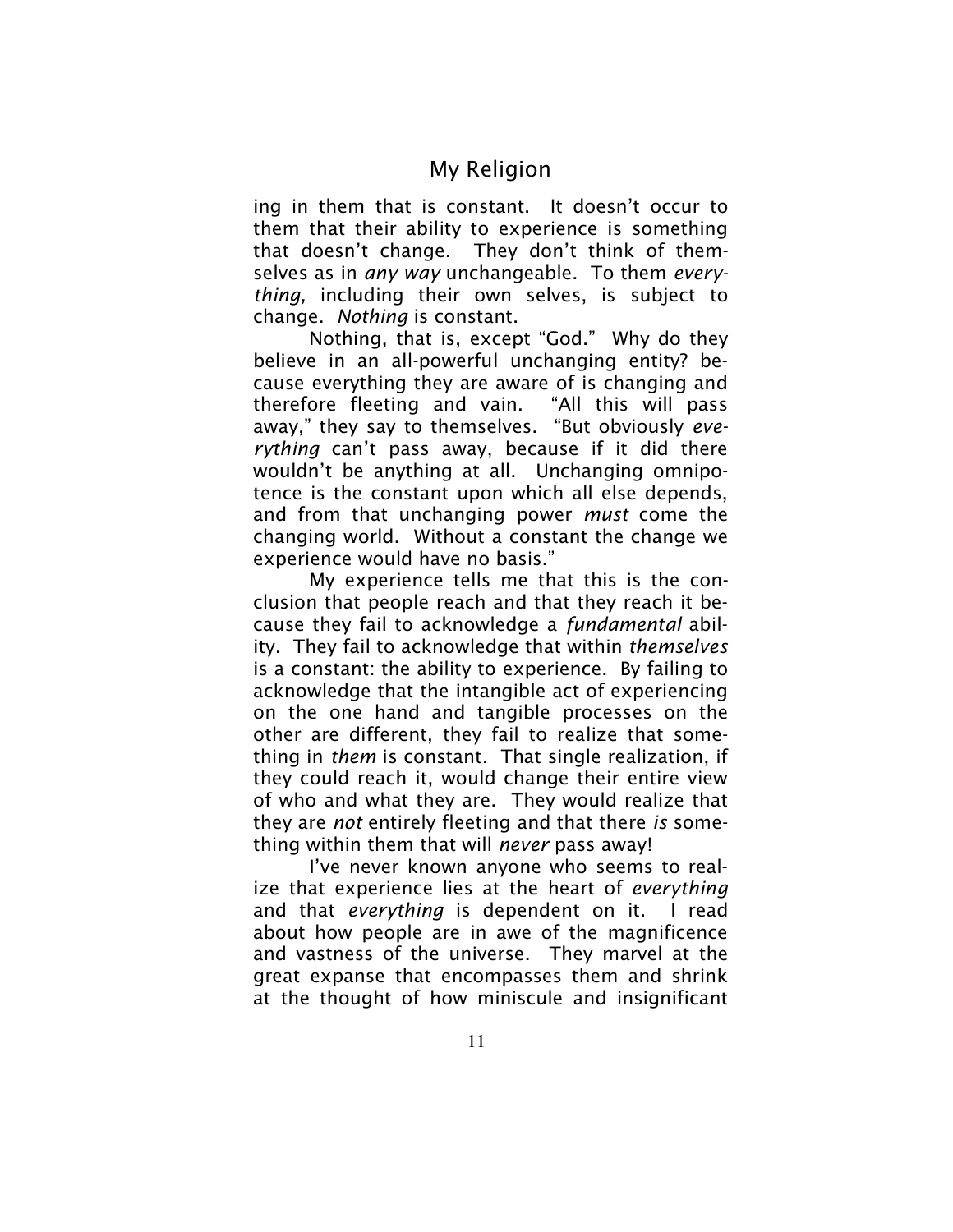they are in comparison. And yet, I ask myself, where would the universe be without anyone to experience it? How grand is a universe that no one has ever witnessed or imagined? How wonderful is something if no one *thinks* it is wonderful?

The same is true of the omnipotent power that people believe to be the creator of the universe. What if, I ask myself, no one believed in such a power? What if there were *no one* to imagine what such a power might be? I've often thought that the object of monotheistic religion may not be God as much as it is a *belief* in God. And because, in my view, belief, no matter what its object, is based on experience, no matter what people believe, they believe it because of something they have experienced. They don't experience God directly; rather the things they experience they attribute to God. God to most people is the substance of a world that seems to have no substance. If they could once experience something substantive in themselves I think their view of things would be altogether different. Once that happened they would realize that God is *not* the basis of existence. The basis of existence is something within them that doesn't change: their own ability to experience!

I think that the essential question regarding existence is, why does anything exist? The answer I give the question is, because people experience things as existing. Without experience there would be no existence and no things. And so I draw the conclusion: existence is fundamentally dependent on one thing and one thing only: experience. And, I add, experience is the product of individuals. It is the product of each individual personally. Therefore, it is not monistic; it is pluralistic. It is not one; it is many. It is not of a single kind; it is of an infinite variety of kinds.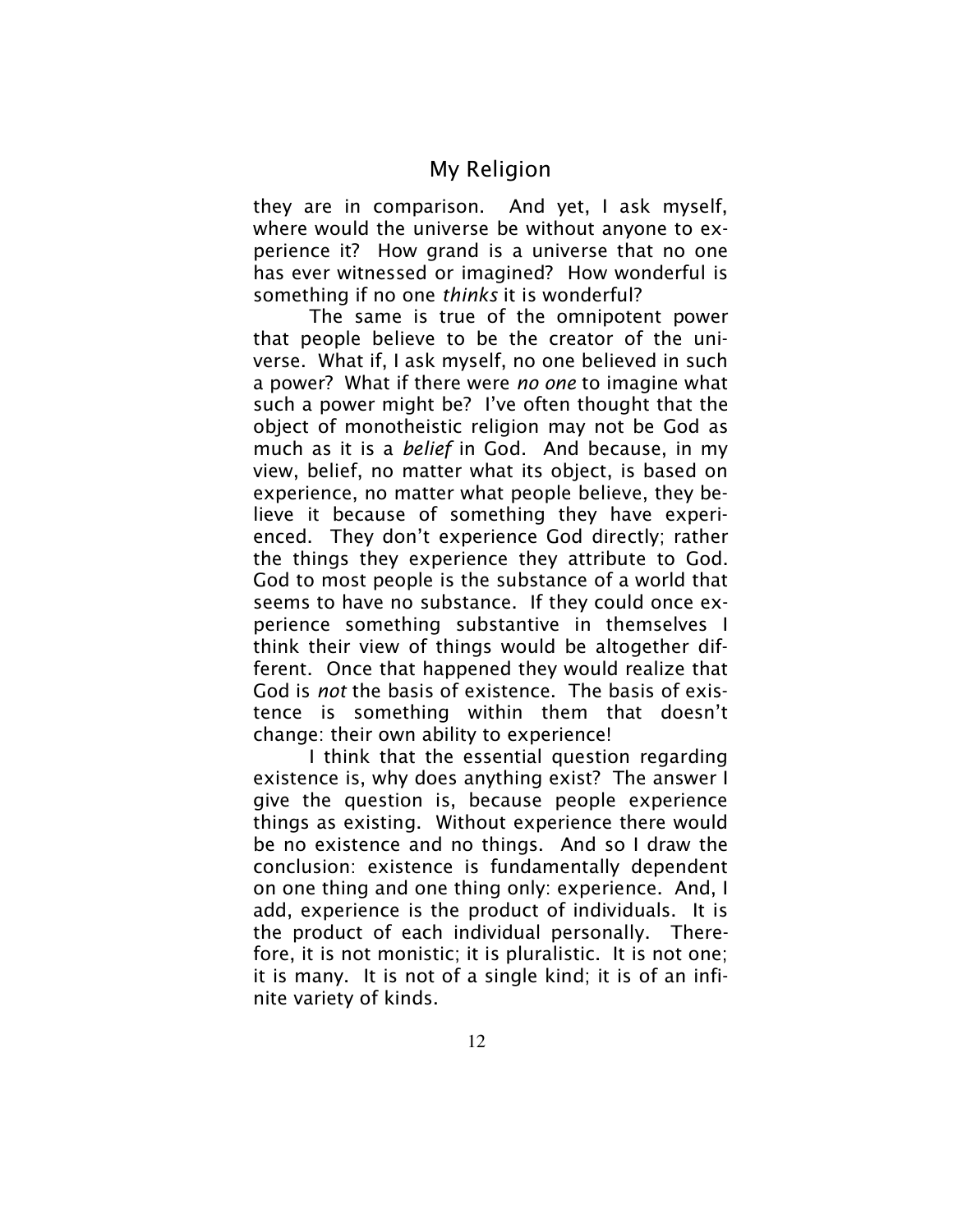Experience is, as I have said, divisible into two distinct categories: tangible and intangible. That said, I also realize that the tangibility and intangibility of experience cannot be separated. Experience consists of these two together. The two are inseparably connected. The tangible objects I experience are particular: this table, that chair, and so on. They are things I experience as changing. My table does not appear the same today as it did yesterday. It looks more cluttered and dustier than before. However, it also has certain qualities that do not change. For example, it is rectangular in shape. I could saw it off and make it into a square, but what it means to be a rectangle or what it means to be a square doesn't change. Categories of shape that can apply to more than one object are always the same. They are referred to as "universals" because they serve as qualities of an infinite variety of particular things. Universals are constants. Circles, squares, rectangles, and triangles are qualities that stay the same. And so my experience includes tangibles that change and intangibles that do not change.

If I hypothetically suppose that my experience could be limited to tangibles only that are void of intangibles, right away I see how incongruous such a supposition would be. A table that has no shape obviously isn't a table. Right away I see I can't separate the tangible and intangible elements of what I consider to be tangible experiences. I realize that these two are inseparably tied together.

I arrive at the same conclusion when I consider my intangible experiences. As stated, the thoughts I think, the emotions I feel, and the images I picture in my mind are intangibles that I don't experience with my senses. They are, however, invariably tied to the tangible things I do ex-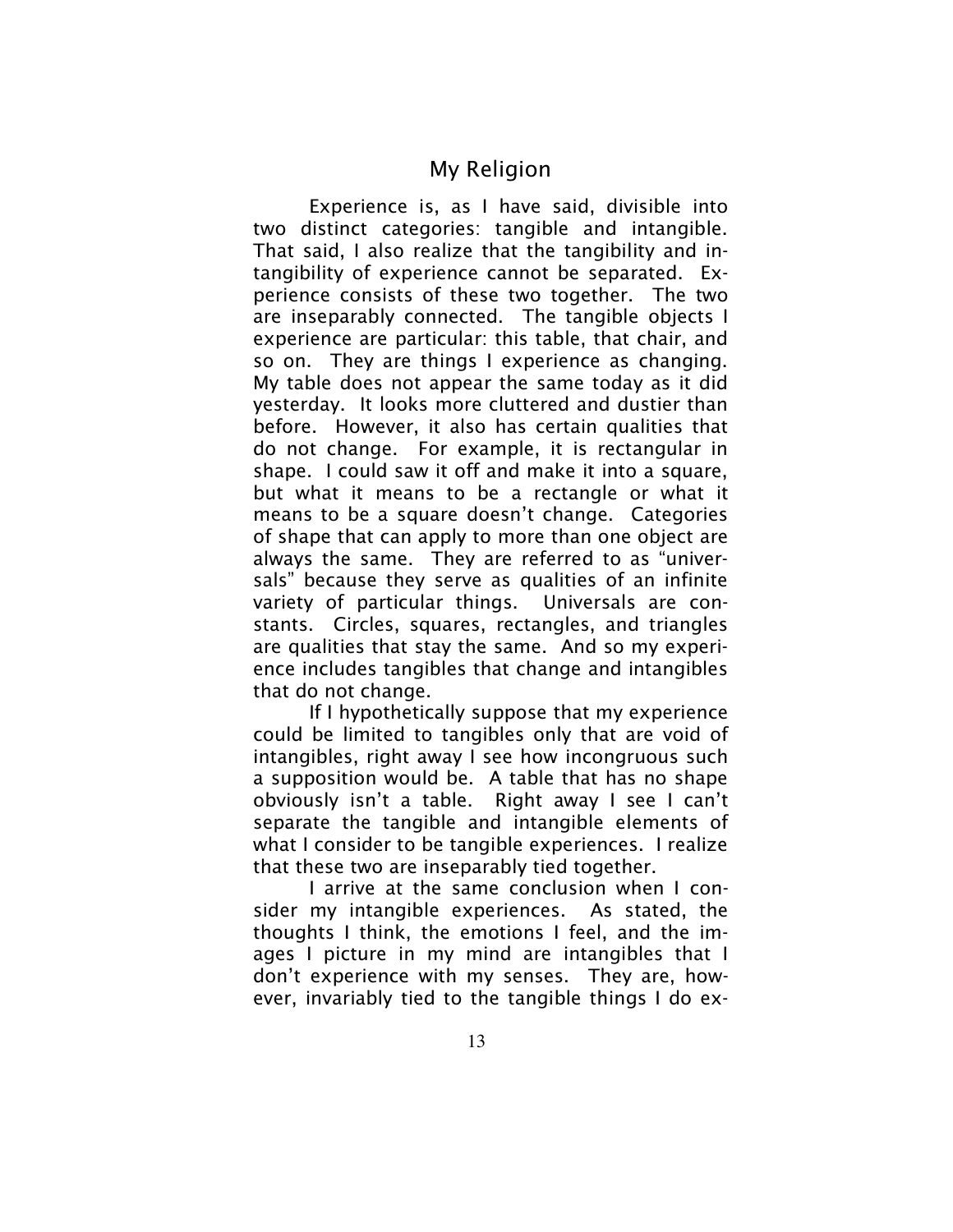perience with my senses. I think no thoughts, feel no emotions, and picture no images in my mind that are void of tangible references. An abstract thought such as the substance of something, an emotion such as anger, and the mental image of say a "headless horseman" are all meaningless outside of the context of tangible experience. The thoughts I think no matter how abstract, the emotions I feel no matter how refined, the images I picture no matter how contrived are all related in one way or another to the tangible things I experience with my senses.

Experience, in my view then, consists of *both* the tangible *and* the intangible *together*. don't think there is an experience that is *only* tangible or *only* intangible. Tangible experiences include the intangible, and intangible experiences include the tangible. I regard some experiences as tangible because they are experienced with my senses. I regard others as intangible because they are not experienced with my senses. Yet the two are tied together. Although I consider certain aspects of them to be tangible and certain others to be intangible, yet tangibility and intangibility are inseparably interlocked and interwoven together. The tangible and intangible elements of experience are *always* together. They are *never* separate.

As I've said, people don't tend to make a distinction between the tangible and intangible aspects of experience. That's not the case, however, when it comes to what they claim to believe. When it comes to formal beliefs the difference between the tangible and the intangible gets a lot of attention. People tend to divide themselves into two camps, each of which makes one of two denials and one of two affirmations. One group denies the reality of the tangible world and affirms the existence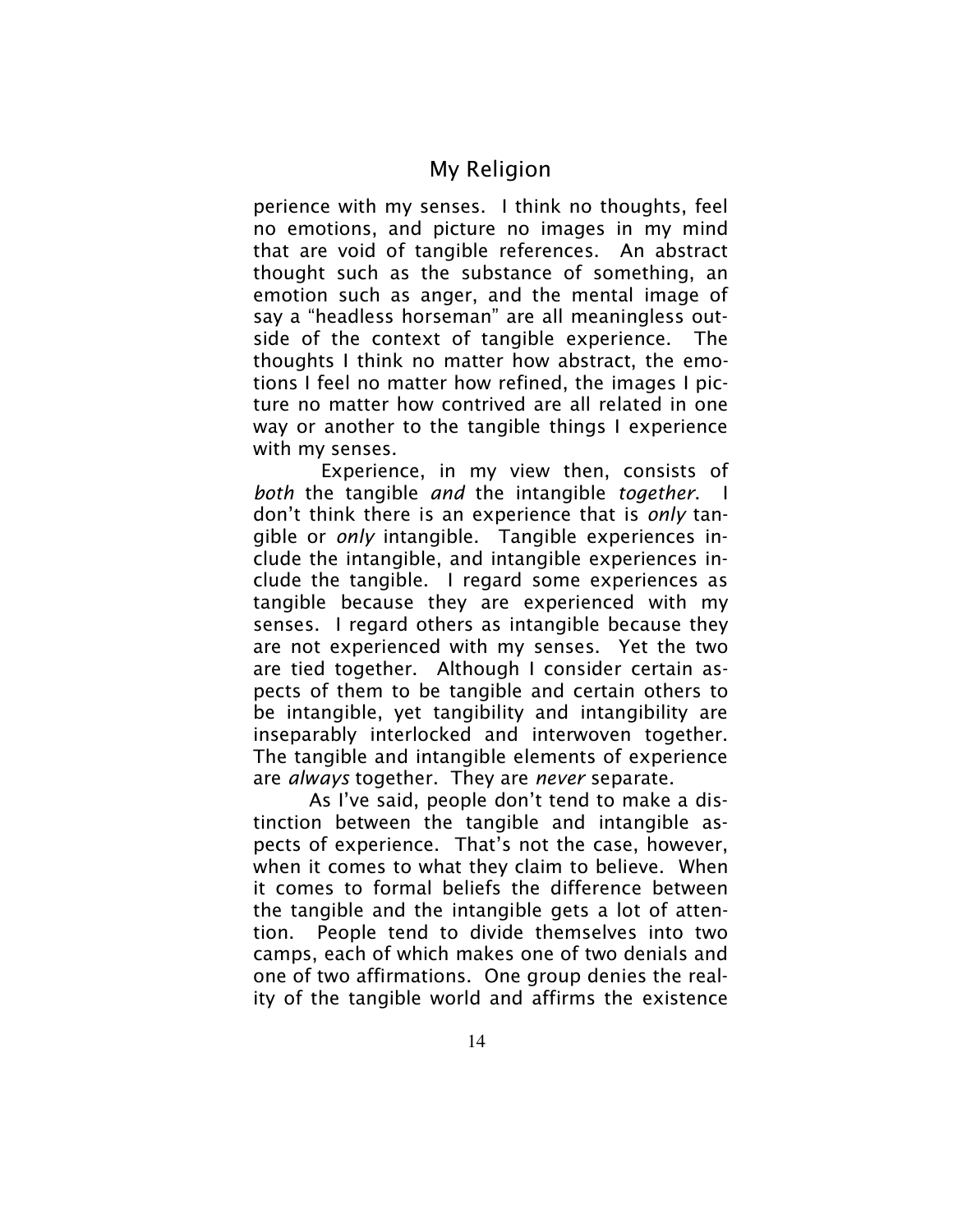of a wholly intangible or supernatural reality (the monotheists), while the other denies the reality of an intangible or supernatural world and affirms the existence of a wholly tangible or natural reality (the scientists). There are of course many crossovers and few purists in either camp, but the purist position of each is the absolute denial of what the other absolutely affirms.

That both of these positions are untenable is to me (in light of my personal experience) obvious. As I said, in my view an existence that is *only* tangible or *only* intangible is impossible because existence is dependent on experience and the singular characteristic of experience is that it consists of the tangible *and* the intangible inseparably tied together.

What this means to me is that my existence will never be in some realm that is purely intangible. It means I will never experience some ethereal, supernatural place that is void of tangible things. Nor will there someday be a universe where every sun has died out, where every star has grown cold, and where experience itself has crystallized into frozen oblivion. There can never be such a place, because without people to experience it, frozen oblivion just doesn't exist!

As I contemplate what my religion is and attempt to grasp the impact of its central premises, I realize how revolutionary it is. It takes the essential ingredient of both science and monotheism and puts them together. It acknowledges the essential of each and concludes that the essential of the one is meaningful only when it is regarded as inseparably connected to the essential of the other. Alone neither is meaningful and therefore neither is productive of knowledge. However, when the essential ingredient of the one is put together with that of